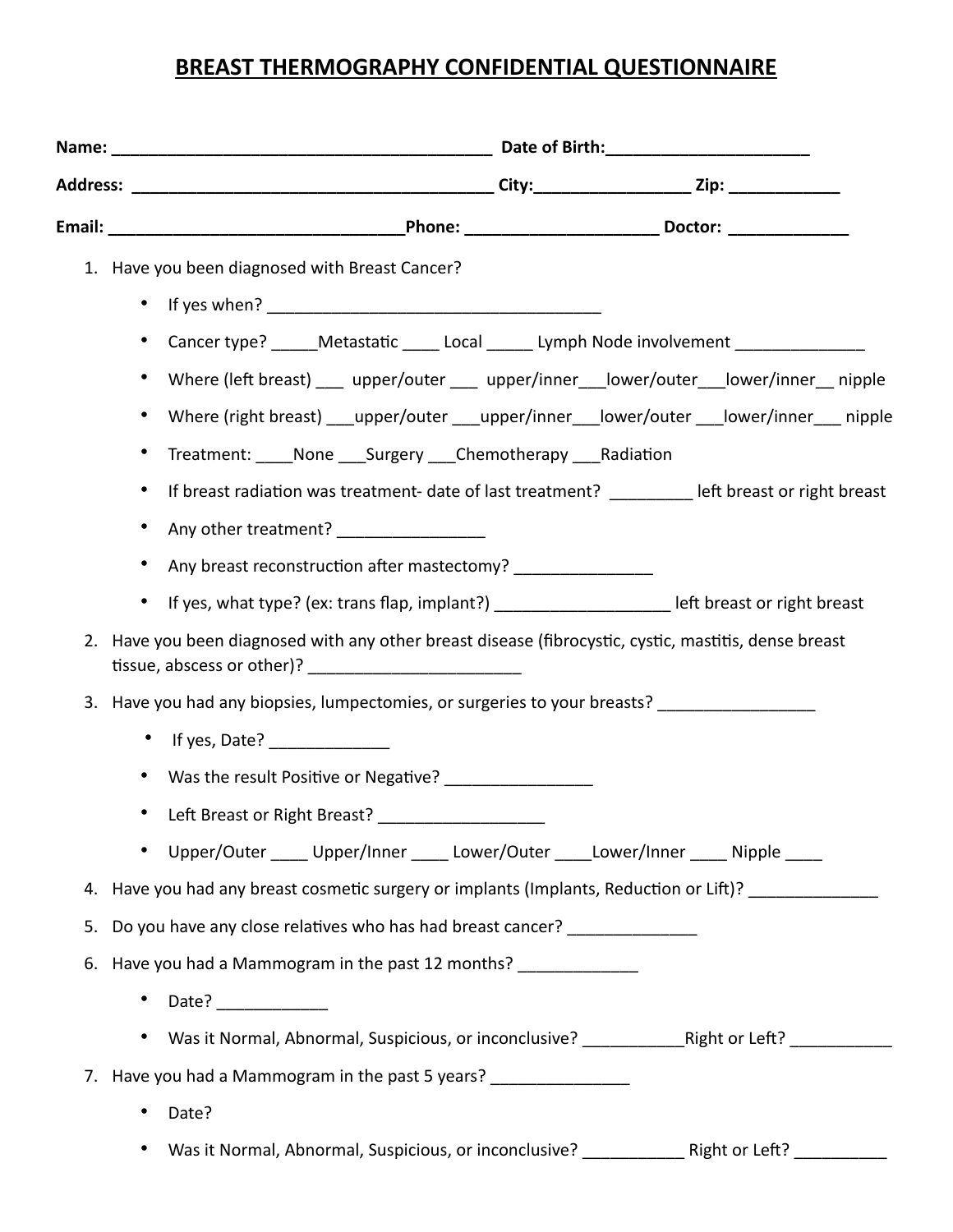| 8. Was follow up biopsy recommended after your recent mammogram, ultrasound, or Mri? |  |  |  |  |
|--------------------------------------------------------------------------------------|--|--|--|--|
| 9. Have you had any abnormal results from any breast testing? ___________            |  |  |  |  |
|                                                                                      |  |  |  |  |
| 10. Do you perform a monthly breast exam? __________                                 |  |  |  |  |
| 11. Do you have an annual physical examination by a doctor? ____________________     |  |  |  |  |
| 12. What was your age when you had your first mammogram? _______________________     |  |  |  |  |
| 13. How many mammograms have you had in total? _______________                       |  |  |  |  |
| 14. Are you currently nursing? ____________                                          |  |  |  |  |
| 15. Are you currently pregnant? _________                                            |  |  |  |  |
| 16. Have you had pharmaceutical hormone replacement therapy? ___________________     |  |  |  |  |
|                                                                                      |  |  |  |  |
|                                                                                      |  |  |  |  |
| 17. Have you used bio identical hormone? _____________                               |  |  |  |  |
| If yes, what kind? ______ gel/cream ________ oral _______ pellet                     |  |  |  |  |
| 18. Have you been diagnosed with ovarian, cervical or uterine Cancer? _______        |  |  |  |  |
| If yes, when and what kind? ___________________                                      |  |  |  |  |
| 19. Have you had any of the following?                                               |  |  |  |  |
| Hysterectomy? _________<br>$\bullet$ and $\bullet$                                   |  |  |  |  |
| Oophorectomy (ovaries)? __________                                                   |  |  |  |  |
| Total/ Radical hysterectomy (uterus+Ovaries+Tubes) _________                         |  |  |  |  |
| 20. Have you ever had cancer of the womb? _______________ If yes date? ___________   |  |  |  |  |
| 21. Have you ever taken a contraceptive pill/patch for more than 1 year?             |  |  |  |  |
| 22. Did you start your period before the age of 12?                                  |  |  |  |  |
| 23. Did your periods finish after the age of 50?                                     |  |  |  |  |
| 24. Are you still having a monthly period?                                           |  |  |  |  |
| 25. How many births had you had?                                                     |  |  |  |  |
| 26. What was your age when your first child was born?                                |  |  |  |  |
| 27. Do you smoke?                                                                    |  |  |  |  |
| 28. Have you Recently/Currently experienced any of these symptoms?                   |  |  |  |  |

( If yes, please mark which breast)